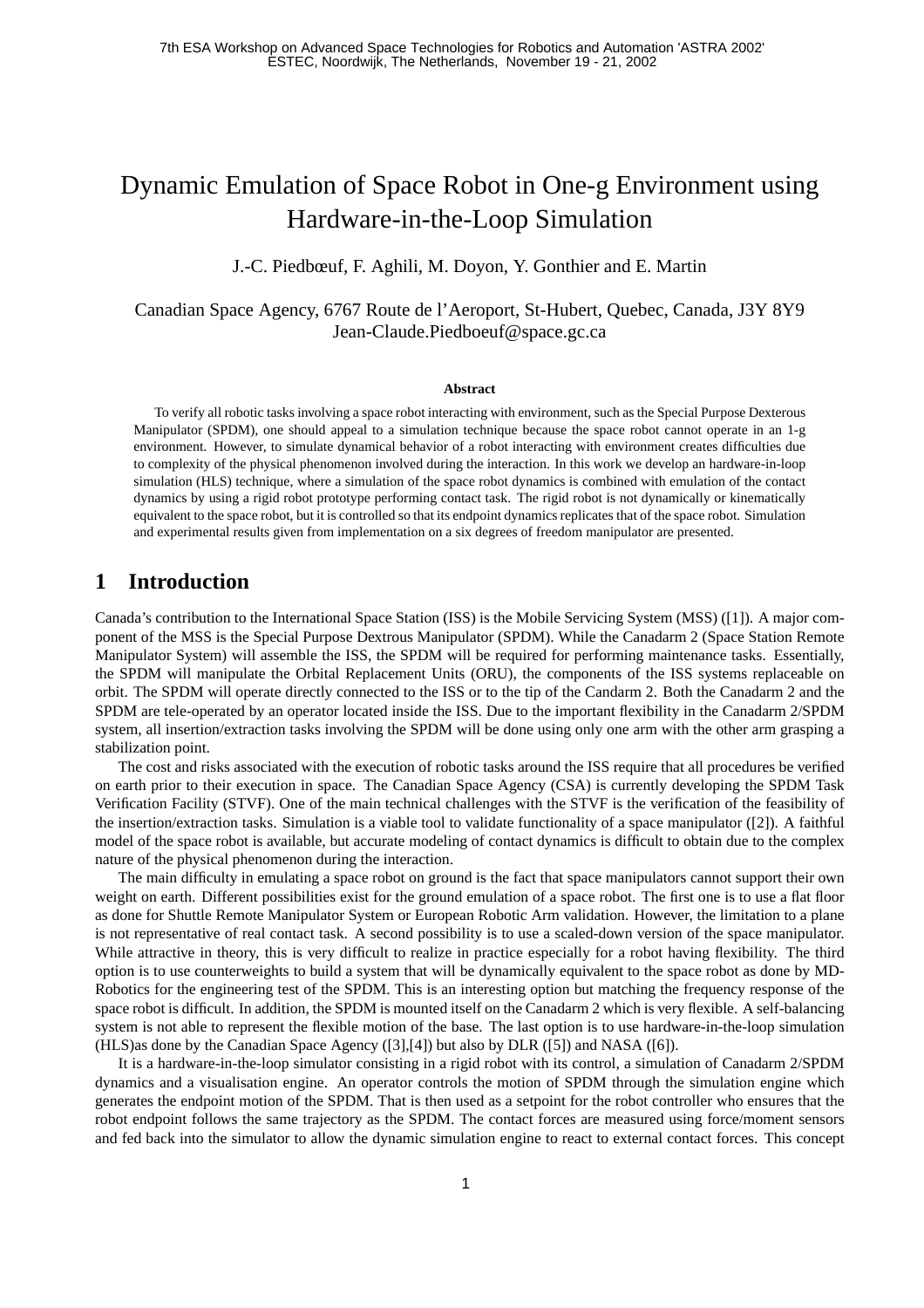is very flexible since it can accommodate vibration of the space robot base or other phenomena. It can also be used to represent different space robots. The main difficulty in HLS is to have good performance while keeping the system stable in free space and in contact. The contact stability problem is similar to the case of force control with a force reflecting master/slave system in teleoperation.

The Canadian Space Agency is using a cartesian feedback linearisation technique with acceleration input ([7],[8]). This gives good performance and good stability. However, it requires a stiff robot with high tracking accuracy, a good torque controller and the ability to implement or access the robot controller at the lowest level to achieve a fast sampling time. This paper concentrates on the HLS control law synthesis, on the real-time implementation, and on results from simulation and experience.

Canada's contribution to the International Space Station (ISS) is the Mobile Servicing System (MSS) ([1]). A major component of the MSS is the Special Purpose Dextrous Manipulator (SPDM). While the Canadarm 2 (Space Station Remote Manipulator System) will assemble the ISS, the SPDM will be required for performing maintenance tasks. Essentially, the SPDM will manipulate the Orbital Replacement Units (ORU), the components of the ISS systems replaceable on orbit. The SPDM will operate directly connected to the ISS or to the tip of the Candarm 2. Both the Canadarm 2 and the SPDM are tele-operated by an operator located inside the ISS. Due to the important flexibility in the Canadarm 2/SPDM system, all insertion/extraction tasks involving the SPDM will be done using only one arm with the other arm grasping a stabilization point.

The cost and risks associated with the execution of robotic tasks around the ISS require that all procedures be verified on earth prior to their execution in space. The Canadian Space Agency (CSA) is currently developing the SPDM Task Verification Facility (STVF). One of the main technical challenges with the STVF is the verification of the feasibility of the insertion/extraction tasks. Simulation is a viable tool to validate functionality of a space manipulator ([2]). A faithful model of the space robot is available, but accurate modeling of contact dynamics is difficult to obtain due to the complex nature of the physical phenomenon during the interaction.

The main difficulty in emulating a space robot on ground is the fact that space manipulators cannot support their own weight on earth. Different possibilities exist for the ground emulation of a space robot. The first one is to use a flat floor as done for Shuttle Remote Manipulator System or European Robotic Arm validation. However, the limitation to a plane is not representative of real contact task. A second possibility is to use a scaled-down version of the space manipulator. While attractive in theory, this is very difficult to realize in practice especially for a robot having flexibility. The third option is to use counterweights to build a system that will be dynamically equivalent to the space robot as done by MD-Robotics for the engineering test of the SPDM. This is an interesting option but matching the frequency response of the space robot is difficult. In addition, the SPDM is mounted itself on the Canadarm 2 which is very flexible. A self-balancing system is not able to represent the flexible motion of the base. The last option is to use hardware-in-the-loop simulation (HLS)as done by the Canadian Space Agency ([3],[4]) but also by DLR ([5]) and NASA ([6]).

In HLS a ground robot is driven by the output of the teleoperated space robot simulation. It is a hardware-in-the-loop simulator consisting in a rigid robot with its control, a simulation of Canadarm 2/SPDM dynamics and a visualisation engine. An operator controls the motion of SPDM through the simulation engine which generates the endpoint motion of the SPDM. That is then used as a setpoint for the robot controller who ensures that the robot endpoint follows the same trajectory as the SPDM. The contact forces are measured using force/moment sensors and fed back into the simulator to allow the dynamic simulation engine to react to external contact forces. This concept is very flexible since it can accommodate vibration of the space robot base or other phenomena. It can also be used to represent different space robots. The main difficulty in HLS is to have good performance while keeping the system stable in free space and in contact. The contact stability problem is similar to the case of force control with a force reflecting master/slave system in teleoperation.

The Canadian Space Agency is using a cartesian feedback linearisation technique with acceleration input ([7],[8]). This gives good performance and good stability. However, it requires a stiff robot with high tracking accuracy, a good torque controller and the ability to implement or access the robot controller at the lowest level to achieve a fast sampling time. This paper concentrates on the HLS control law synthesis, on the real-time implementation, and on results from simulation and experience.

# **2 Controller for Dynamics Emulation**

The terrestrial robot control synthesis is of prime importance in the HLS concept. Since the idea is to replicate the dynamics of the space robot with the terrestrial robot performing the contact task, the control algorithm shall be such that the controlled terrestrial robot is transparent in the frequency band of interest for the analysis required. Two different control approaches can be applied. An intuitive approach consists of using the simulator to replicate the behaviour of the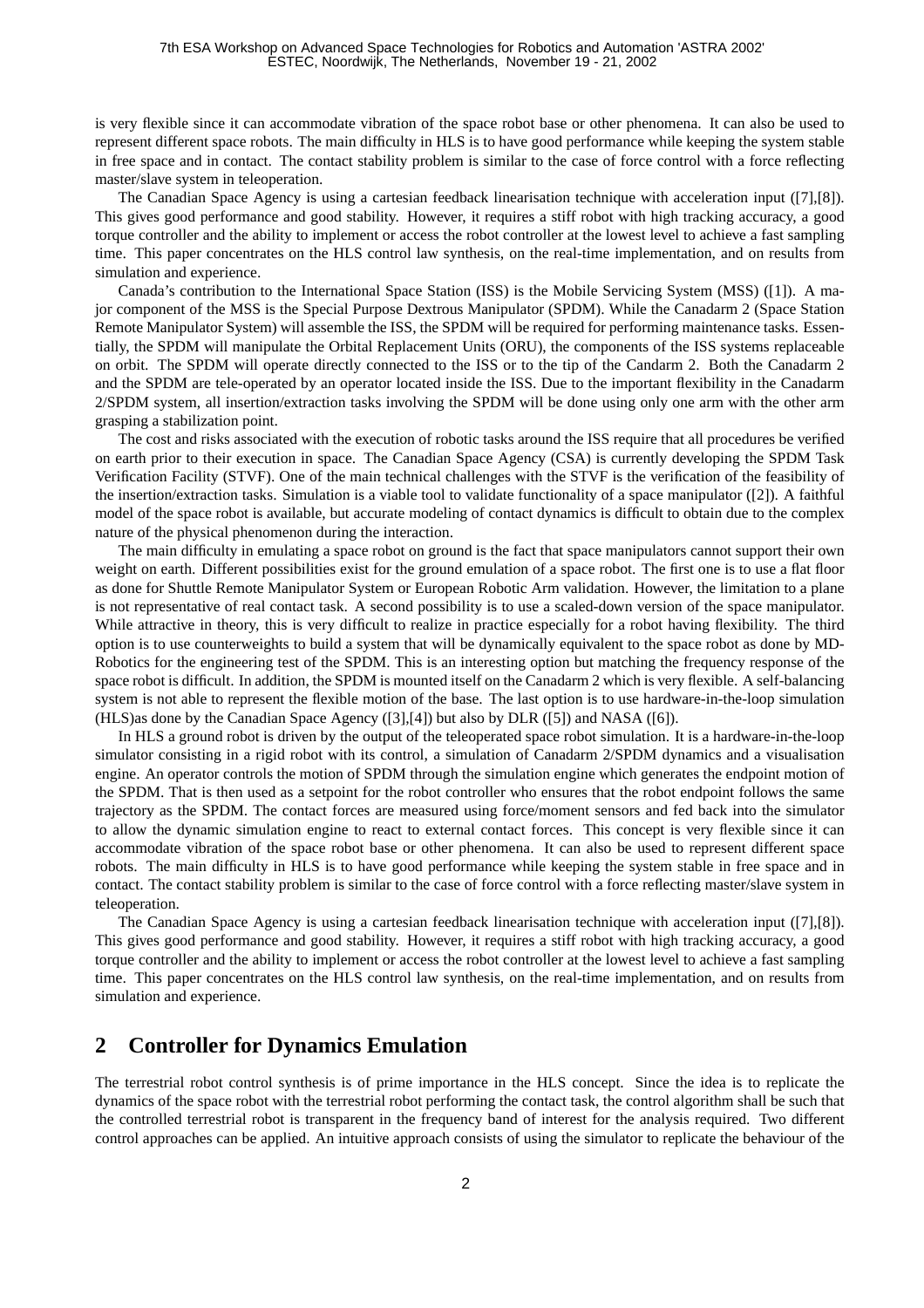

Figure 1: Space Manipulator (A) and Terrestrial Manipulator (B) performing contact task.

reference system subjected to input commands and contact loads, and to feed the terrestrial robot with a reference position to track. However, this approach leads to unstable behaviour in contact. Another approach consists of forcing the terrestrial robot to behave like the simulated space robot by commanding its Cartesian acceleration. Cartesian position/velocity feedback is used in addition as a corrector to improve the system response within the bandwidth of interest. In this section, we derive this second controller.

#### **2.1 Problem Statement**

Figure 1A illustrates a space manipulator handling a payload. The  $m$  degree of freedom space robot operates in a  $n$ dimensional task space, with  $m > n < 6$ . The space robot is typically flexible and redundant. The equation of motion of the space manipulator are described by ([9])

$$
\mathbf{M}_s(\hat{\mathbf{q}}_s)\ddot{\mathbf{q}}_s = \mathbf{h}_s(\hat{\mathbf{q}}_s, \dot{\mathbf{q}}_s, \boldsymbol{\tau}_s) + \mathbf{J}_s^T(\hat{\mathbf{q}}_s) \mathcal{F}_s.
$$
\n(1)

In the above  $\hat{\mathbf{q}}_s \in \mathbb{R}^m$  is the generalized coordinate vector,  $\mathcal{F}_s \in \mathbb{R}^n$  is the vector of force/moment occuring in contact, matrix  $\mathbf{M}_s(\hat{\mathbf{q}}_s) \in \mathbb{R}^{m \times m}$  represents the inertia of the manipulator, vector  $\mathbf{h}_s(\hat{\mathbf{q}}_s, \dot{\hat{\mathbf{q}}}_s, \tau_s) \in \mathbb{R}^m$  contains Coriolis, centrifugal, friction, stiffness, and the vectors of generalized joint torque  $\tau_s$ ;  $J_s(\hat{q}_s) \in \mathbb{R}^{n \times m}$  is the Jacobian matrices from the corresponding generalized coordinates to the task space.

We consider the terrestrial robot and the simulated robot, refered by subscripts r and s, with n and m degrees of freedom operating in  $n$  dimensional task space. Assume that the mockup of the payload and the actual payload have identical: (i) outside geometry, (ii) local stiffnesses and friction coefficient. For a given object geometry and material properties, we can say:

$$
\mathcal{F}_s = \mathcal{F}_r \quad \text{if} \quad \mathbf{p}_s(\hat{\mathbf{q}}_s) \equiv \mathbf{p}_r(\mathbf{q}_r) \tag{2}
$$

where  $p_s \in \mathbb{R}^6$  is the pose of the origin of the end effector frame  $\{E_s\}$  with respect to the fixed reference frame attached to the worksite  $\{W_s\}$ , and vector  $\mathbf{q}_r \in \mathbb{R}^n$  represents the joint angles of the terrestrial robot. The inference in (2) suggests that the terrestrial robot produces the same contact force as the space robot does, if the payload mockup has the same relative motion as what would be encountered in space.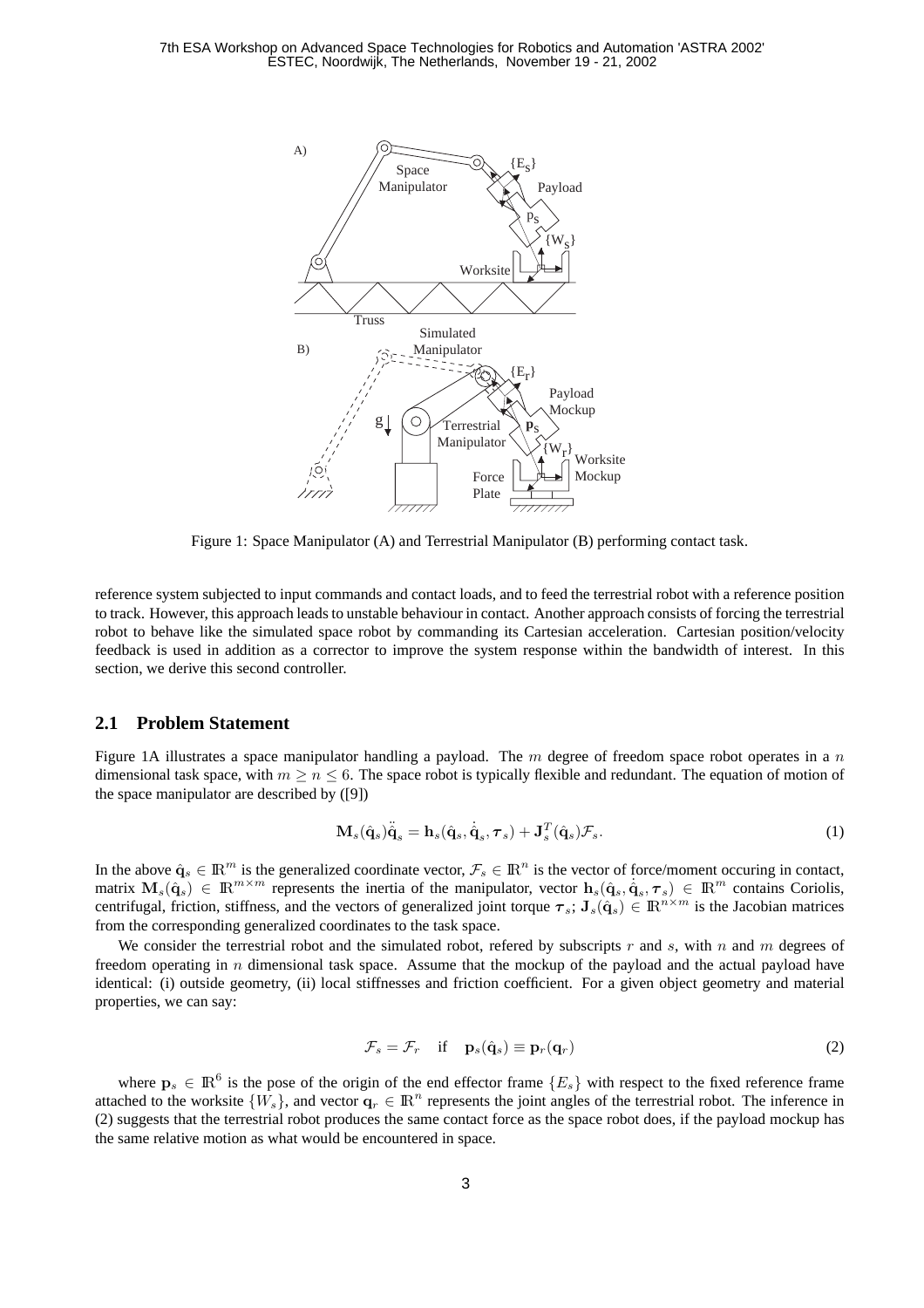#### **2.2 Control**

The control is realized by constraining the endpoint motion of the terrestrial robot to the one of a real-time simulator representing the dynamics of the space robot in free-space, as illustrated in Fig. 1B. The terrestrial robot must be controlled such that the contact force equals the constraint force resulting from the kinematic constraint. Therefore, the hardware-inloop simulation system obtained by combining the simulator and the terrestrial manipulator, is virtually equivalent to the original space robot in Fig. 1A.

The equation of motion of the terrestrial robot interacting with the environment is described by ([9])

$$
\mathbf{M}_r(\mathbf{q}_r)\ddot{\mathbf{q}}_r = \bar{\mathbf{h}}_r(\mathbf{q}_r, \dot{\mathbf{q}}_r) + \boldsymbol{\tau}_r + \mathbf{J}_r^T(\mathbf{q}_r)\mathcal{F}_r, \tag{3}
$$

where the robot parameters  $M_r$ ,  $h_r = \bar{h}_r(q_r, \dot{q}_r) + \tau_r$ , and  $J_r$  are defined as previously for the space robot (1). We assume that a simulator capture the dynamics of the space robot in a free space by the following equation of motion

$$
\mathbf{M}_s(\mathbf{q}_s)\ddot{\mathbf{q}}_s = \mathbf{h}_s(\mathbf{q}_s, \dot{\mathbf{q}}_s, \boldsymbol{\tau}_s). \tag{4}
$$

As mention in Eq. 2, it is imperative to equate the endpoint pose of the two manipulators. This requirement is formally expressed by a kinematic constraint as

$$
\mathbf{\Phi}(\mathbf{q}_r, \mathbf{q}_s) = \mathbf{p}_r(\mathbf{q}_r) - \mathbf{p}_s(\mathbf{q}_s) \equiv 0,\tag{5}
$$

which is a system of  $n$  equations.

We apply this constraint to the augmented system obtained by combining the simulated space robot (4) with the model of the terrestrial robot (3) to obtain a set of  $2n + m$  equations

$$
\mathbf{M}_s \ddot{\mathbf{q}}_s + \boldsymbol{\Phi}_{\mathbf{q}_s}^T \boldsymbol{\lambda} = \mathbf{h}_s \tag{6}
$$

$$
\mathbf{M}_r \ddot{\mathbf{q}}_r + \mathbf{\Phi}_{\mathbf{q}_r}^T \boldsymbol{\lambda} = \bar{\mathbf{h}}_r(\mathbf{q}_r, \dot{\mathbf{q}}_r) + \boldsymbol{\tau}_r + \mathbf{J}_r^T(\mathbf{q}_r) \mathcal{F}_r
$$
\n<sup>(7)</sup>

$$
\mathbf{\Phi}(\mathbf{q}_r, \mathbf{q}_s) = 0 \tag{8}
$$

where  $\Phi_{q_s} = \partial \Phi / \partial q_s = -J_s(q_s) \in \mathbb{R}^{m \times n}$  denotes the Jacobian of the constraint with respect to  $q_s$ ,  $\Phi_{q_r} =$  $\partial \Phi / \partial \mathbf{q}_r = \mathbf{J}_r(\mathbf{q}_r) \in \mathbb{R}^{n \times n}$  denotes the Jacobian of the constraint with respect to  $\mathbf{q}_r$ , and  $\lambda \in \mathbb{R}^n$  represents the Lagrangian multiplier, that is the force necessary to maintain the constraint condition. Equations (6), (7) and (8) are a system of *Differential Algebraic Equation* (DAE) that completely formulates the constrained simulator.

A comparison of equation 6 (with  $\Phi_{q_s} = -J_s(q_s)$ ) and the target dynamics (1), reveals that the Lagrangian multiplier, *λ*, acts as a contact force/moment to the simulated robot. Therefore, our goal is to obtain the torque that we must apply to the terrestrial robot such that the constraint force,  $\lambda$ , equates the contact force,  $\mathcal{F}_r$ . As done typically in Lagrange Multiplier approach, we differentiate the constraint equation twice to be able to solve first for the acceleration and then for the constraint.

$$
\mathbf{\Phi}_q \ddot{\mathbf{q}} + \dot{\mathbf{\Phi}}_q \dot{\mathbf{q}} = 0,\tag{9}
$$

where  $\Phi_q = [\mathbf{J}_r \ -\mathbf{J}_s] \in \mathbb{R}^{(n+m)\times n}$  denotes the Jacobian of the constraint with respect to the augmented coordinate vector obtained by combining  $\mathbf{q}_r$  and  $\mathbf{q}_s$ . We demonstrated in [8] that the solution of (6), (7) along with (9) with  $\lambda = \mathcal{F}_r$ results in the following expression for  $\tau_r$ :

$$
\boldsymbol{\tau}_r = -\bar{\mathbf{h}}_r - \mathbf{M}_r \mathbf{J}_r^{-1} \dot{\mathbf{J}}_r \dot{\mathbf{q}}_r - \mathbf{J}_r^T \mathcal{F}_r + \mathbf{M}_r \mathbf{J}_r^{-1} \hat{\mathbf{a}}_s \tag{10}
$$

Where

$$
\hat{\mathbf{a}}_s = \mathbf{J}_s \mathbf{M}_s^{-1} \mathbf{h}_s + \dot{\mathbf{J}}_s \dot{\mathbf{q}}_s + \mathbf{J}_s \mathbf{M}_s^{-1} \mathbf{J}_s^T \mathcal{F}_r
$$
\n(11)

is the Cartesian tip acceleration of the reference model robot calculated from the unconstrained dynamical model. We have shown in [8] that the control law in (10) linearized the robot prototype so that it acts virtually as a double integrator. However, the linearized robot inevitably exhibits drift. We improve the control law by incorporating feedback loops on the drift error, which play a further important role in attenuating the effect of disturbance and model uncertainty. The new control law with feedback is

$$
\boldsymbol{\tau}'_r = -\bar{\mathbf{h}}_r - \mathbf{M}_r \mathbf{J}_r^{-1} \dot{\mathbf{J}}_r \dot{\mathbf{q}}_r - \mathbf{J}_r^T \mathcal{F}_r + \mathbf{M}_r \mathbf{J}_r^{-1} \left( \hat{\mathbf{a}}_s - \mathbf{G}_v (\mathbf{J}_r \dot{\mathbf{q}}_r - \int \hat{\mathbf{a}}_s dt) - \mathbf{G}_p (\mathbf{p}_r (\mathbf{q}_r) - \int \int \hat{\mathbf{a}}_s dt) \right)
$$
(12)

where  $\mathbf{G}_v, \mathbf{G}_p \in \mathbb{R}^{n \times n}$  are drift compensation gains.

The controller is a model based cartesian linearisation with acceleration input. To avoid the inevitable drift, we added a PD control on the cartesian position and velocity. This is a complete analogy to the Baumgarte stabilisation used in constraint dynamical systems. Figure 2 illustrates this controller.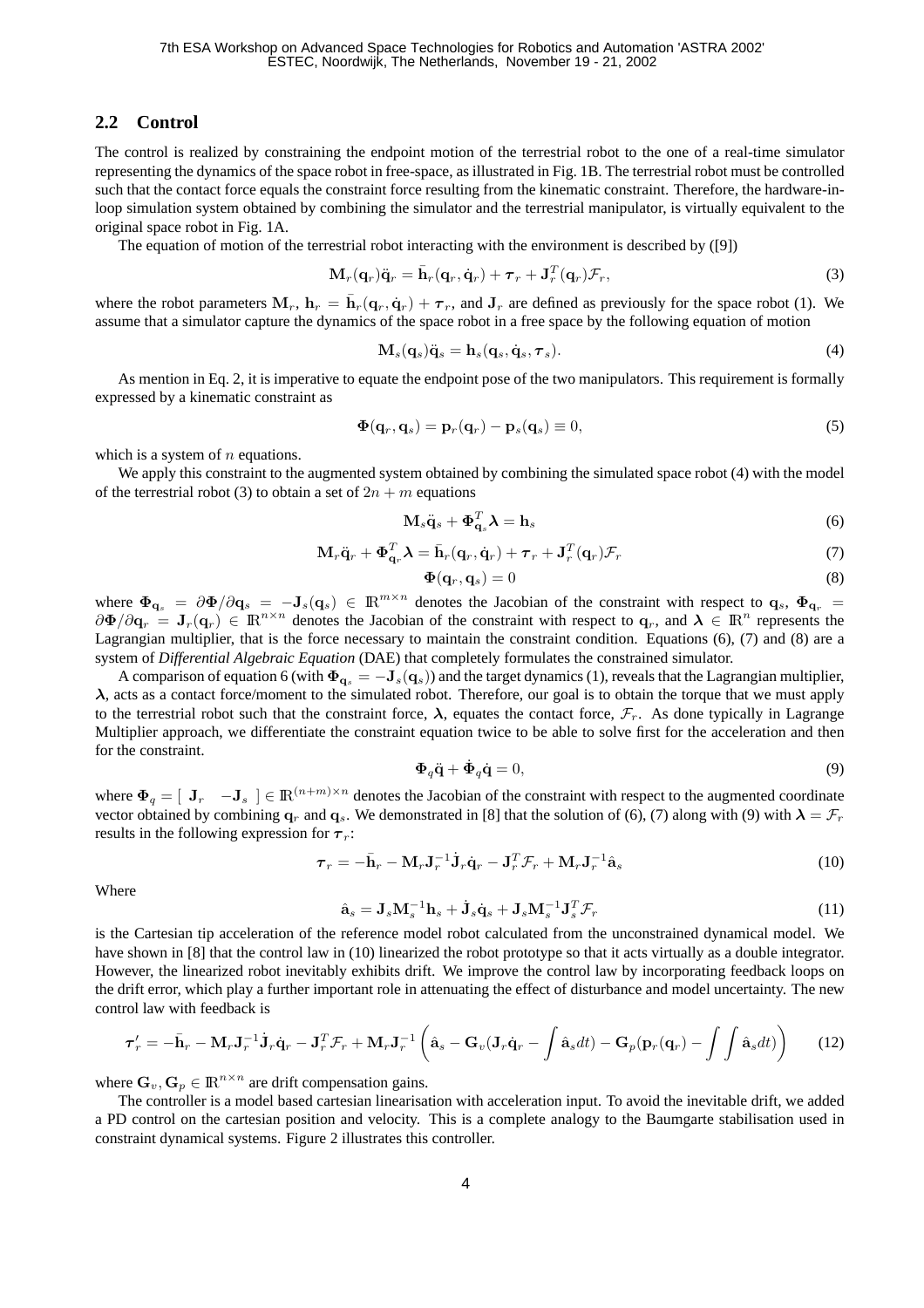

Figure 2: Cartesian Feedback Linearization with Acceleration Controller Figure 3: Symofros Architecture

### **3 Software Development and Implementation**

The system development and implementation is done using Symofros environment ([10],[11]). As shown in Fig. 3, Symofros is used from the development stage up to the real-time implementation phase of the project. The main guideline was to exclude any hand recoding to go from the simulation used in the development to the real-time code used in the control of the terrestrial robot.

In a typical project, we first need to do some quick modelling to assist in the design phase. This is done using the Symofros graphical user interface and the symbolic dynamic model generator based on Maple. Using these models, we can refine the specifications and make the final design of the robot. While the robot is being build, we can start the controller development. This step has involved many iterations to find the right controller design since the hardware-inthe-loop control is still a recent research area. This step is done in a non real-time simulation under Simulink using a library of model based functions resulting from the symbolic model generator.

When a good controller is obtained, we need to test it in real-time simulation. In this simulation, we reproduce the exact inputs and outputs with the same quantisations and the same delays. This is important to have a behaviour similar to the real system. The goal is to be able to replace the model of the robot by the real robot for the implementation. No code is modified between the simulation, the real-time simulation and the real-time implementation.

### **3.1 Concept**

The main philosophy behind the code development is the division of the system in functionalities (or modules). Each module can be developed and tested quickly and independently in simulation using Symofros-Simulation under Simulink. The modules are categorized in different levels of libraries that facilitate unit testing, configuration management and integration. To develop the controller, a realistic model of the robot has been developed using Symofros-Dynamics. Therefore, we have a calibrated (kinematically and dynamically) simulation model of the robot having the same input/output signals as the real robot. This allows to run a pure non real time simulation of the overall system to first assess that a given module can be integrated in the main diagram. The next step consists in generating the code for the real time target but for pure simulation with no hardware to test different simulation runs or controller gains with real time performance. Afterward, we replace the pure simulation blocks with the real hardware block and we generate the code to run hardware in the loop in real time.

The main objective for Symofros architecture was to design a real time, distributed and open environment with the possibility to run in real time or in non real time, not the opposite. Targetting a real time environment influences the approach taken, for example the first level hierarchy of the Simulink diagram represents the various CPUs on which the diagram will be splited and the code generated.

With the approach described above, a unique SIMULINK diagram represents the simulation, the implementation, the code running on the real time platform and as a byproduct the report describing the diagram can be generated. In terms of configuration management, this approach has a lot to offer. We initially define the input/ouput data exchanges between the CPUs. Then, the functionalities (controllers, safety system, etc) are components that are sourced from libraries representing modules that have been unit tested.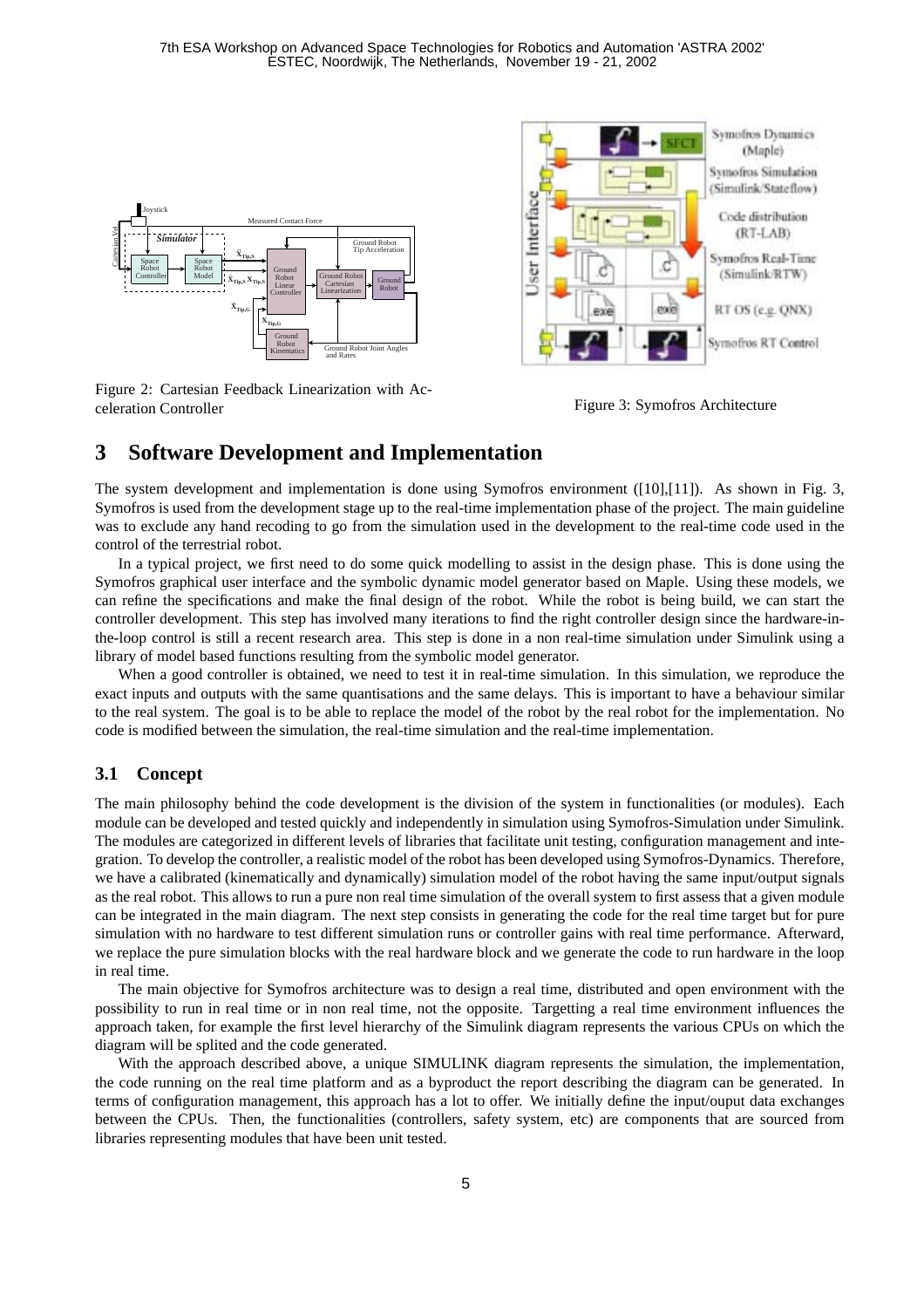

Figure 4: Computer Architecture for the Space Robot Dynamics Emulation

#### **3.2 Implementation**

We are using a heterogeneous computer environment to maximize the use of existing Canadian Space Agency simulation facilities (see Fig. 4). The controller of the terrestrial robot is running on a cluster of six Pentium under QNX. The real-time simulator of the space robot used the MSS Operation and Training Simulator (MOTS). The dynamic engine of MOTS (SMT-SIM) is running on a SGI Origin 200 machine with four processors while the visual engine (SMT-VIS) is running on a SGI Onyx machine with four processors. The Origin 200 is running as a slave node to the cluster of Pentium computers. The connection between the Origin 200 and all the Pentium is via a Firewire link. Since the visual and the human interface do not require high speed communication, a fast ethernet link is used. The architecture is very modular since the user can decide on which CPU each module will run. For more details onsystem architecture hardware and software see [10].

The alllocation of the nodes is as follows. The low-level controller is running on the Node 1. This node also contains a timer card for the hardware synchronisation of all CPUs. Node 1 also contains most of the Input/Output (I/O) of the robot, the remaining I/O being on Node 2. Node 1 runs both the low level torque controller and the simulation model. The user selects the mode of operation, simulation or hardware, from the console and it can be change on the fly during the operation. A safety machine with an emergency position controller is also running on Node 1. Node 2 runs the high level controller (the feedback linearisation) together with the major system state machines. This node has two firewire cards: one for the communication with other computers of the cluster and one for the communication with space robot simulator (SMT-Sim). Node 3 contains the low level controller of the OTCME (the robot end-effector). The gravity compensation and the forward kinematics, both using the Symofros model of the robot, are also calculated on this node. Node 4 contains all the necessary code for the visual environment, namely control of the camera views. Finally, Node 5 runs a Symofros model of the space robot that can be used instead of the SMT-Sim model. Both space robot models, SMT-Sim and Symofros, can run at the same time. The actual one tracked by the SMT robot is selected from a switch in the console. Node 6 is used for compilation and as a backup node.

The fastest sampling frequency in the system is 1000 Hz. This is a MOTS requirement to ensure stability of the space robot simulator since a Euler integration method is used. Other parts of the system do not required to run at such a fast rate. Our Symofros architecture is able to handle multi rate systems in a multi CPUs environment (i.e. many different rates on many different CPUs) while maintaining interCPU synchronisation. While the code running on the Pentium cluster is directly manage by Simulink, the code running on MOTS uses its owns process management system developed by CAE Electronics. This system also allows multiple time band simulation.

A standard Graphical User Interface provided within Simulink and RT-Lab allows the user to control the execution of the simulator. A key element is the tools available for data acquisition: real time data logging of signals, snapshot of all the signals from all the CPUs and online parameter tuning. In addition, an application program interface (API) allows the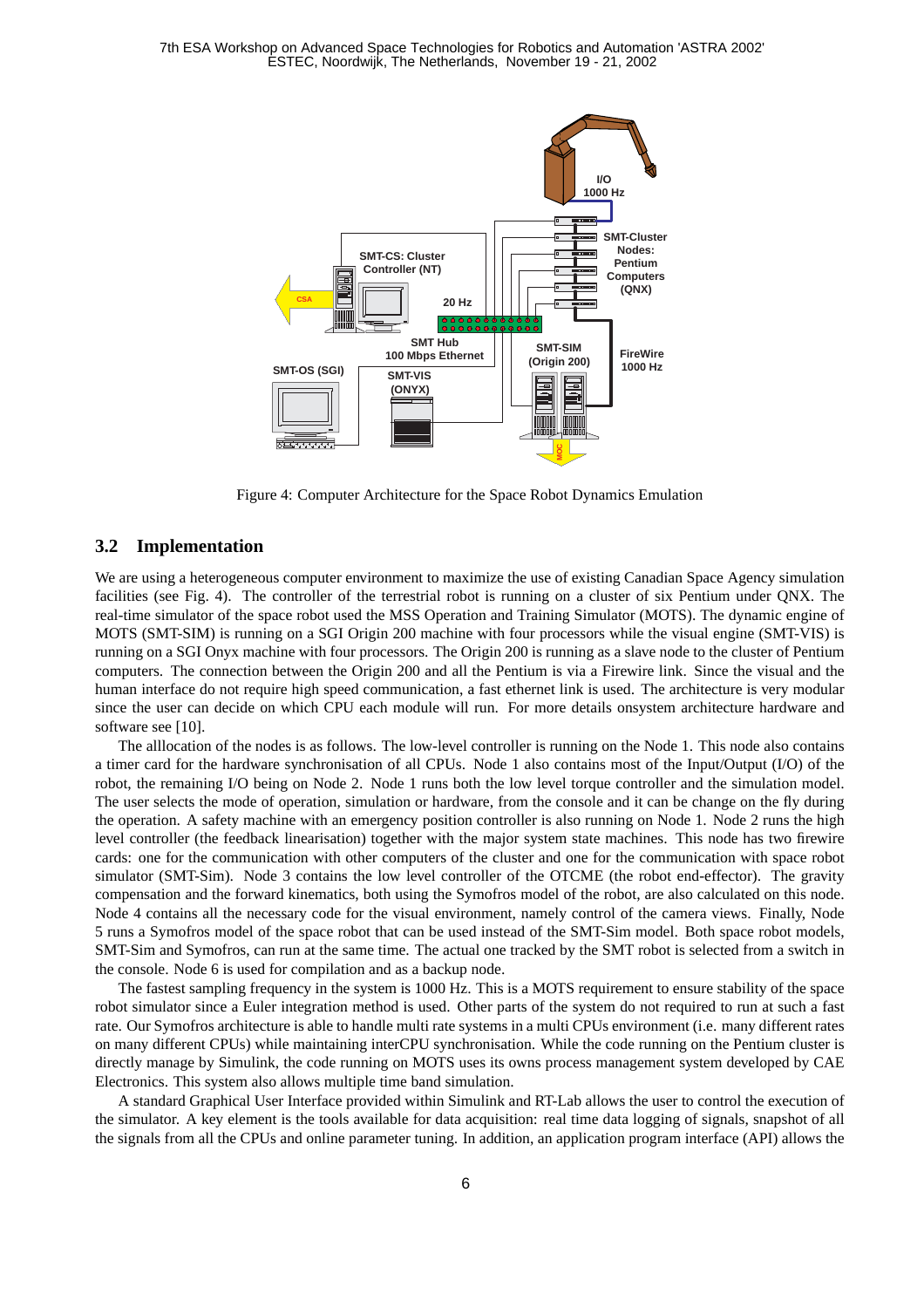7th ESA Workshop on Advanced Space Technologies for Robotics and Automation 'ASTRA 2002' ESTEC, Noordwijk, The Netherlands, November 19 - 21, 2002



Figure 5: STVF Testbed Manipulator

interface to third party GUIs, e.g. Labview or custom designed GUIs.

### **4 Simulation and Experimental Results**

Since an off-the-shelf industrial manipulator could not meet our requirements, a custom hydraulic manipulator (Figure 5) was build by International Submarine Engineering Ltd, a Canadian company with significant experience in delivering hydraulic manipulators for submersible and terrestrial applications. The key issues for the ground robot design for HLS and for SPDM emulation can be found in [12].

The peg on the plane was also tested experimentally. Figure 6 shows the velocity of the simulated SPDM and of the terrestrial robot (SMT). Figure 7 shows the resulting experimental forces measured in three directions.



Figure 6: Experimental Velocities for Peg on Plane

Figure 7: Experimental Forces for Peg on Plane

Initially, the robot is moving in free space. Then, after 23 s, the end effector is moving toward the plane in the  $z$ direction until the peg hit the plane. The force is first stabilised around 100 N and then increased above 200 N while the peg is moving in x and y direction. The forces  $F_x$  and  $F_y$  represent the friction forces on the plane. It can be seen on Figure 6 that the terrestrial robot (SMT) is tracking the space robot (SPDM) with a good accuracy. This prove that the HLS control scheme proposed compensated the dynamics of the terrestrial robot.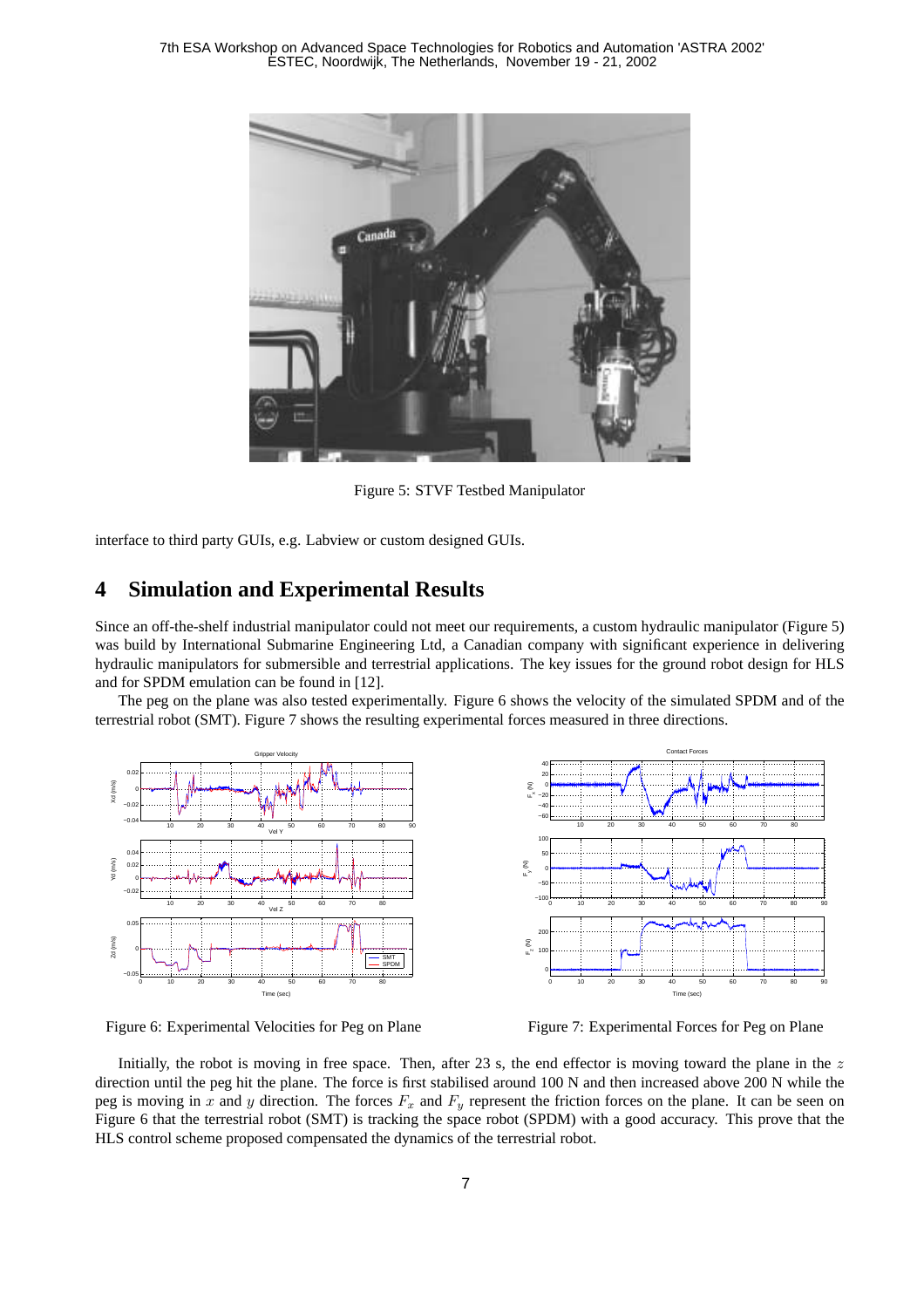#### 7th ESA Workshop on Advanced Space Technologies for Robotics and Automation 'ASTRA 2002' ESTEC, Noordwijk, The Netherlands, November 19 - 21, 2002

The last set of experimental results, presented in Figures 8, 9 and 10, shows a peg-in-hole insertion. Here the hole is mounted on a rigid force plate to accurately measure contact forces and moments. This means that we have here a very stiff robot contacting a rigid worksite, controlled in such a way to replicate the dynamics of a flexible system. Here, the peg is positioned a few centimeters above the hole with a small misalignment. The SPDM is commanded to move at 4 mm/s in the axial direction. After about 16 s, the peg hits the side of the hole and the force moment accommodation scheme of the SPDM realigns the peg to permit the insertion. The insertion is done at 4 mm/s and the speed is reducing to 2 mm/s just before hitting the bottom of the hole. When the peg hits the bottom of the hole, the  $Z$ -force stabilizes to 50 N, as seen in Figure 10. This force is increased to 100 N by commanding the SPDM to move at a velocity of 4 mm/s. Although these velocities and forces seem low, they are typical of operational velocities of the SPDM in space. From Figure 8, it is observed that the error in the Y and Z position of the SMT robot is below our maximum allowable error of 5 mm. However, the error for the  $X$ -axis attains 1 cm. This error will be reduced by completing the dynamics identification of the robot since it is due to the linearization errors in our cartesian feedback linearisation scheme. Finally, from Figure 9, we observe some undesired vibrations of the SMT robot when reacting to a change on desired velocity. This problem will be solved by adjusting its controller gains. Nevertheless, these results are quite impressive since we can achieve stable contact operations with this HLS control scheme while already having reasonnable performances.



Figure 8: Experimental Positions for Peg in Hole



Figure 9: Experimental Velocities for Peg in Hole

# **5 Conclusion**

In this paper, we demonstrated that a space robot can be emulated by a terrestrial manipulator using a hardware-in-theloop simulation technique. We shown that the controller need to cancel the dynamics of the terrestrial robot. This is done through a cartesian feedback linearisation technique with the acceleration of the space robot endpoint as input. We also discussed the critical aspect of the implementation of such a controller on a real robot. We have used Symofros, a software allowing quick prototyping and real-time implementation. We demonstrated the validity of our approach in simulation and experimentally using a peg on the plane and experimentally using the more complex peg-in-hole test case. In both cases, we proved that the proposed hardware-in-the-loop concept can emulate a contact task of a space robot.

## **References**

- [1] M. Stieber, S. Sachdev, and J. Lymer, "Robotics architecture of the mobile servicing system for the International Space Station," in *Proceeding of the 31st International Symposium on Robotics (ISR 2000)*, (Montreal, Quebec), pp. 416–421, Canadian Federation of Robotics, May 2000.
- [2] O. Ma, K. Buhariwala, N. Roger, J. MacLean, and R. Carr, "MDSF- A generic development and simulation facility for flexible, complex robotic systems," *Robotica*, vol. 15, pp. 49–62, 1997.
- [3] J.-C. Piedbœuf, J. de Carufel, F. Aghili, and E. Dupuis, "Task verification facility for the Canadian special purpose dextrous manipulator," in *1999 IEEE International Conference on Robotics and Automation*, (Detroit, Michigan), pp. 1077–1083, 10-15 May 1999.